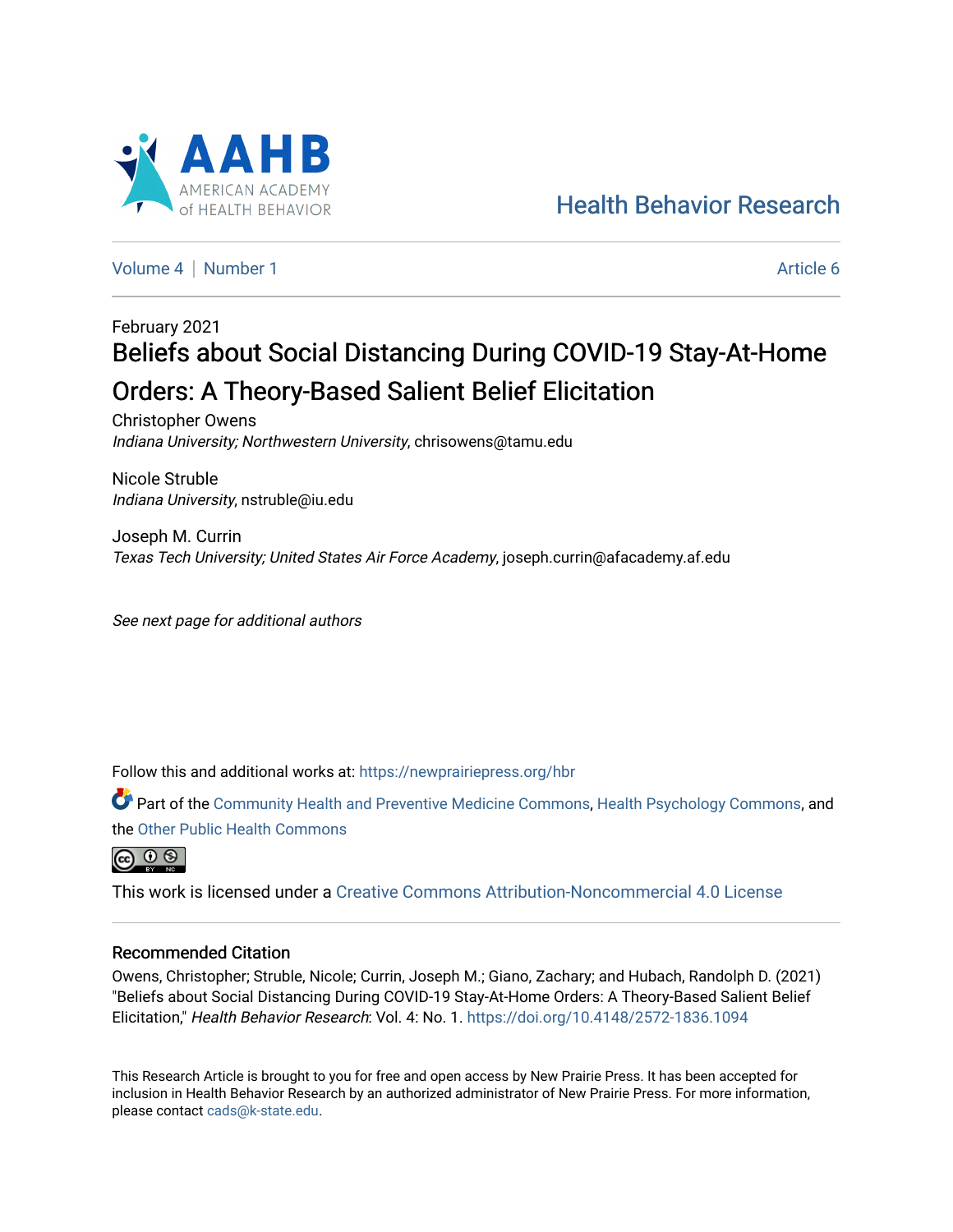## Beliefs about Social Distancing During COVID-19 Stay-At-Home Orders: A Theory-Based Salient Belief Elicitation

### **Abstract**

Understanding the beliefs about social distancing behaviors is required to inform 2019 coronavirus disease (COVID-19) interventions that are based on theory, research, and evidence. This study investigated the salient beliefs related to social distancing. United States adults ( $n = 106$ ) recruited from Amazon's Mechanical Turk completed an online reasoned action approach belief elicitation from April 19 to April 25, 2020. Behavioral beliefs (advantages and disadvantages), normative beliefs (approvers and disapprovers), and control beliefs (facilitators and barriers) related to social distancing were elicited via open-ended questions. A content analysis was performed, and kappa statistics revealed high levels of interrater reliability ( $\alpha$  = 0.86-0.96). Results revealed that a perceived salient advantage to social distancing was individual COVID-19 prevention, more so than community prevention. The most cited disadvantage was that social distancing could prevent participants from socially interacting with others, which could negatively impact mental health. Family and friends were the most mentioned approvers, while people who hold conservative ideologies and negative attitudes about COVID-19 were the most frequent disapprovers. Supply accessibility and store policies were the most listed facilitators. Results suggest three implications. First, pandemic-related public health and social marketing campaigns should focus more on individual health benefits than community health benefits. Second, digital public health interventions that address social connectedness and mental health outcomes are critical during pandemics. Third, public health scientists and practitioners should work with local and national media outlets and political leaders to create community-tailored and evidence-based information to increase adherence of mitigation strategies.

### Keywords

Reasoned action approach; belief elicitation; social distancing; staying home; COVID-19; MTurk

### Acknowledgements/Disclaimers/Disclosures

The authors have no conflicts of interest to report, financial or otherwise. The views expressed here do not necessarily represent the United States Air Force Academy, the US Air Force, or the Department of Defense.

### **Authors**

Christopher Owens, Nicole Struble, Joseph M. Currin, Zachary Giano, and Randolph D. Hubach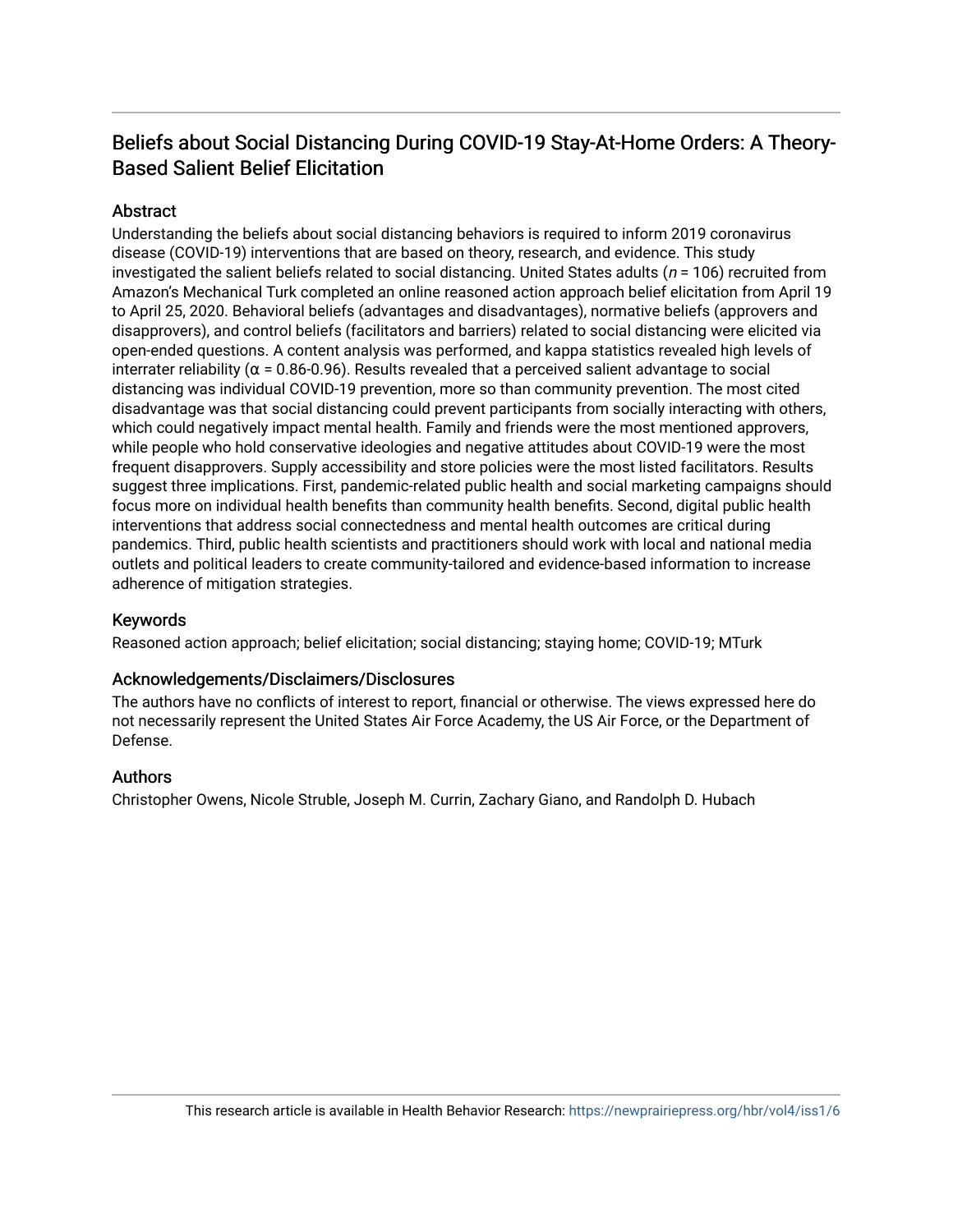### **Beliefs about Social Distancing During COVID-19 Stay-at-home Orders: A Theory-based Salient Belief Elicitation**

### **Christopher Owens, PhD, MPH\* Nicole Struble, BS Joseph M. Currin, PhD Zachary Giano, PhD Randolph D. Hubach, PhD, MPH**

#### **Abstract**

Understanding the beliefs about social distancing behaviors is required to inform 2019 coronavirus disease (COVID-19) interventions that are based on theory, research, and evidence. This study investigated the salient beliefs related to social distancing. United States adults ( $n = 106$ ) recruited from Amazon's Mechanical Turk completed an online reasoned action approach belief elicitation from April 19 to April 25, 2020. Behavioral beliefs (advantages and disadvantages), normative beliefs (approvers and disapprovers), and control beliefs (facilitators and barriers) related to social distancing were elicited via open-ended questions. A content analysis was performed, and kappa statistics revealed high levels of interrater reliability ( $\alpha = 0.86$ -0.96). Results revealed that a perceived salient advantage to social distancing was individual COVID-19 prevention, more so than community prevention. The most cited disadvantage was that social distancing could prevent participants from socially interacting with others, which could negatively impact mental health. Family and friends were the most mentioned approvers, while people who hold conservative ideologies and negative attitudes about COVID-19 were the most frequent disapprovers. Supply accessibility and store policies were the most listed facilitators. Results suggest three implications. First, pandemic-related public health and social marketing campaigns should focus more on individual health benefits than community health benefits. Second, digital public health interventions that address social connectedness and mental health outcomes are critical during pandemics. Third, public health scientists and practitioners should work with local and national media outlets and political leaders to create community-tailored and evidence-based information to increase adherence of mitigation strategies.

\*Corresponding author can be reached at: [christopher.owens@northwestern.edu](mailto:christopher.owens@northwestern.edu) 

#### **Introduction**

As of January 28, 2021, there were over 25 million cases and over 400,000 deaths related to the 2019 coronavirus disease (COVID-19) in the United States (U.S.) (Centers for Disease Control and Prevention, 2021). Although COVID-19 vaccines are being tested and implemented throughout the U.S., behavioral interventions continue to be effective in preventing COVID-19. Social distancing was the earliest COVID-19

intervention that individuals and communities adopted. Social distancing is a collection of behaviors (e.g., staying home, staying six feet apart) that are effective at reducing COVID-19 because they aim to minimize close contact (Abouk & Heydari, 2020; Centers for Disease Control and Prevention, 2020; Imai et al., 2020; Prabhakaran, 2020; Rusu, 2020). Most social distancing research examines how effective social distancing is or how compliant people are in in taking-up the behavior. Neither of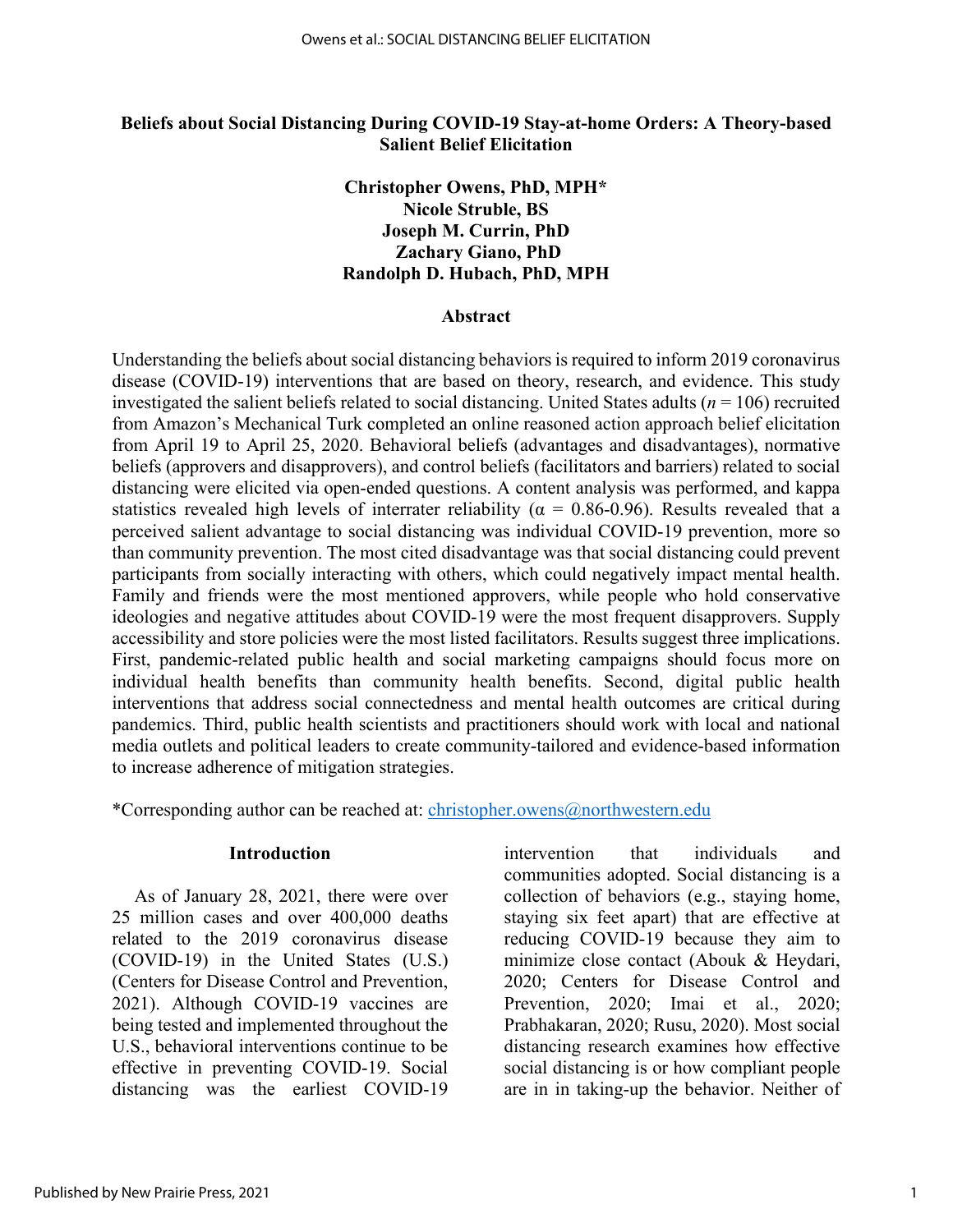these are informed by behavior theory. Behavior theory research is necessary to understand individual and social factors surrounding social distancing, and results from such studies are essential to developing future social distancing-related interventions that could be successful in addressing future pandemics (Allegrante et al., 2020). The purpose of this descriptive exploratory study was to identify the salient, top-of-the-mind, beliefs held by the U.S. adult population regarding social distancing via a reasoned action approach (RAA) belief elicitation.

Study designs were informed by the reasoned action approach (RAA; Fishbein & Ajzen, 2010). The RAA is the newest edition of the theory of planned behavior (Ajzen, 1991) and the theory of reasoned action (Azjen & Fishbein, 1980). The RAA posits that intention is the best predictor of behavior, and three constructs predict intention: attitude, perceived norm, and perceived behavioral control. Three belief structures underlie these three constructs:

behavioral beliefs (advantages/ disadvantages) inform individuals' attitudes, normative beliefs (approvers/disapprovers) inform their perceived norms, and control beliefs (facilitators/barriers) inform their perceived behavioral control (see Figure 1). The first step in applying the RAA is to identify salient beliefs related to a behavior via a belief elicitation (Fishbein & Ajzen, 2010), thus the current study uses RAA to elicit the beliefs individuals have about social distancing. Researchers and practitioners can use belief elicitation results to inform survey development for correlational research, develop education and communication campaigns, and propose policies that address structural facilitators and barriers. The RAA was chosen because it is a validated behavior theory, it has been successful in understanding various health behaviors, and it has clear operational definitions and methods compared to other health behavior theories (Fishbein & Ajzen, 2010; Glanz et al., 2015; McEachan et al., 2016).



*Figure 1.* Reasoned Action Approach. *Note.* This study investigated salient beliefs, highlighted in gray.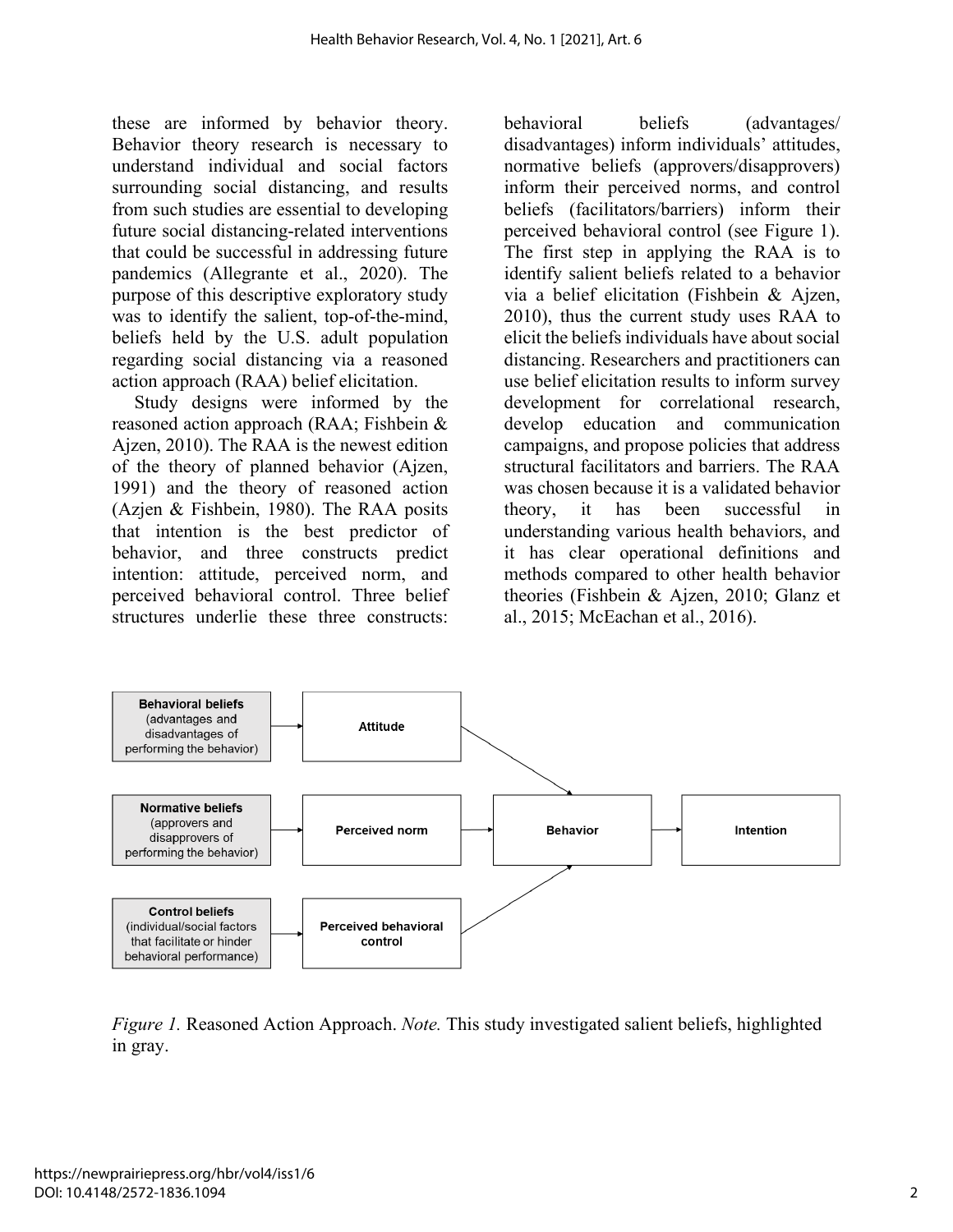### **Methods**

### **Recruitment**

Participants were recruited online from Amazon's Mechanical Turk (MTurk). MTurk is an online survey platform that provides a quick and inexpensive method to collect data from the public. Data were collected from April 19 to April 25, 2020. Participants were given 50 cents for participating in the screener and \$3.00 for participating in the full study. Participants provided written informed consent. The Texas Tech University Institutional Review Board (#2020-303) approved all procedures.

### **Eligibility**

Those interested in participating first completed a brief screener to assess eligibility criteria. Participants were eligible if they were 18 years or older, lived in the U.S., lived in a state that had some form of stay-at-home order, and completed all instructional manipulation checks (IMCs). Arkansas, Iowa, Nebraska, North Dakota, and South Dakota were excluded since these states lacked any form of stay-at-home order at the time of data collection. Participants had to complete several random IMCs, where they answered closed- and open-ended questions (e.g., select the fruit from the following list, please type three colors). Participants who incorrectly completed all IMCs were removed from the sample  $(n =$ 15). IMCs are designed to ensure participants are focused on the questionnaire (Oppenheimer et al., 2009), and research has demonstrated that it is imperative to have both closed- and open-ended IMCs (Ziegler, 2020). After data cleaning, the final sample size was 106.

### **Measures**

**Behavior.** The first step in an RAA belief elicitation is to define the behavior using target, action, context, and time elements (Fishbein & Ajzen, 2010). Our behavior was "social distancing, which is you staying inside your residence except for essential needs and maintaining 6 feet from people when out from now until April 30." The term social distancing was a recommended behavior at the time of data collection (April 2020)—albeit a collection of individual behaviors (e.g., staying home except for essential needs, keeping six feet apart) that aggregately form a behavioral category (social distancing). Prior studies and public health agencies utilized the same or a similar definitions during the early phases of the pandemic given the lack of terminology consensus (Abouk & Heydari, 2020; Andersen, 2020; Cassidy-Bushrow et al., 2020; Centers for Disease Control and Prevention, 2020; Clements, 2020; Czeisler, Howard, et al., 2020; Czeisler, Tynan, et al., 2020; Imai et al., 2020; Mukherjee & Das, 2020; Pan et al., 2020; Prabhakaran, 2020; Regmi & Lwin, 2020; Rusu, 2020).

**Behavioral beliefs.** Behavioral beliefs were elicited with two open-ended questions: "What are the advantages…" and "What are the disadvantages of you social distancing, which is you staying inside your residence except for essential needs and maintaining 6 feet from people when out from now until April 30?"

**Normative beliefs.** Normative beliefs were elicited with two open-ended questions: "Who are people or groups who might approve…" and "Who are people or groups who might disapprove of you social distancing, which is you staying inside your residence except for essential needs and maintaining 6 feet from people when out from now until April 30?"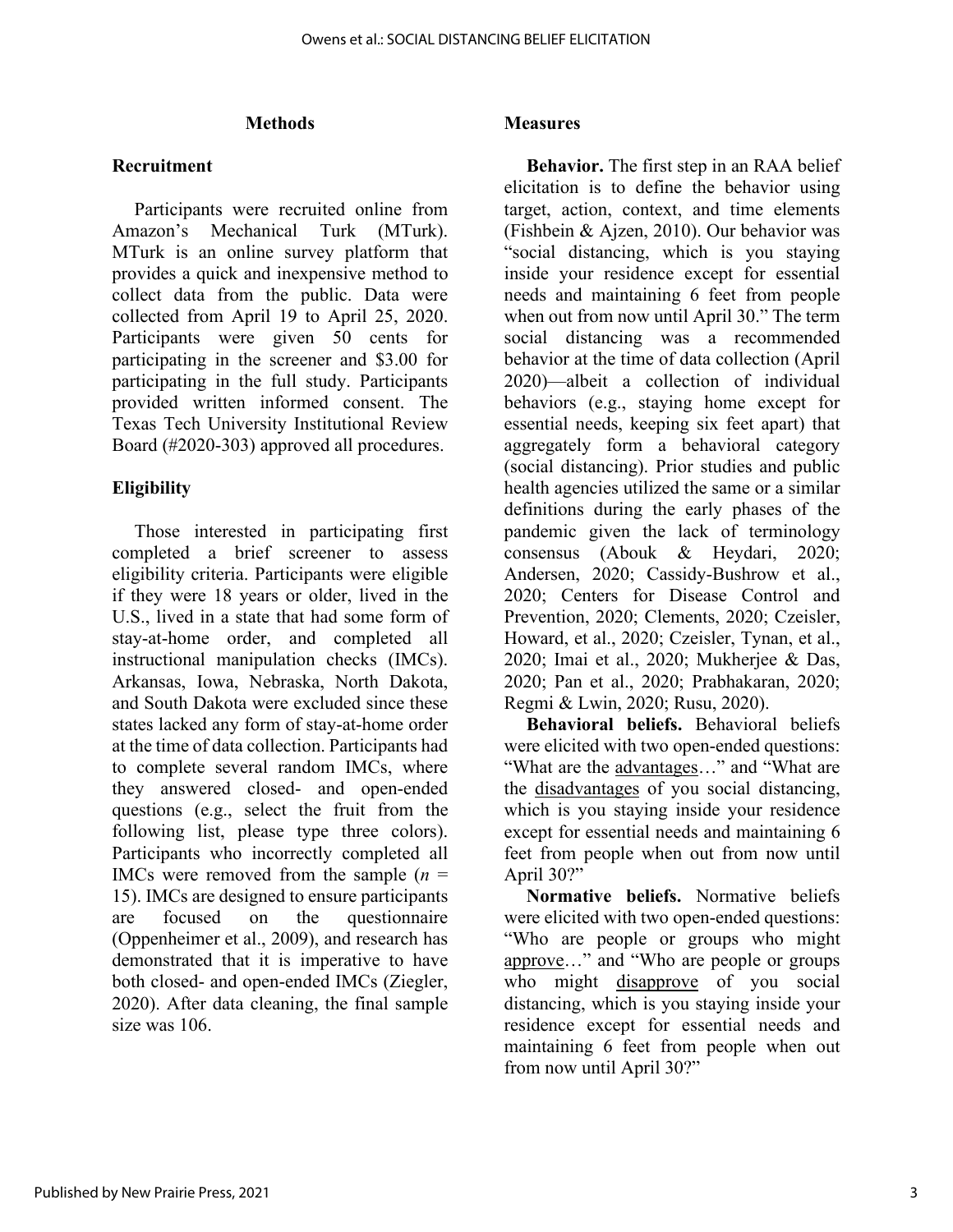**Control beliefs.** Control beliefs were elicited with two open-ended questions: "What might make it easier…" and "What might make it harder for you to social distance, which is you staying inside your residence except for essential needs and maintaining 6 feet from people when out from now until April 30?"

### **Analysis**

An inductive content analysis was used to analyze open-ended responses. First, responses were read to gain familiarity with the data. Second, responses with similar content or language were grouped to create narrow codes. Third, a codebook was created based on these narrow codes. Fourth, two coders used the codebook to code all responses independently. Kappa statistics revealed high levels of agreement: 0.92 for advantages, 0.86 for disadvantages, 0.95 for approvers, 0.96 for disapprovers, 0.95 for facilitators, and 0.87 for barriers. Fifth, a frequency analysis was performed on narrow codes and to determine whether narrow codes should be combined. After narrow codes were combined, a final frequency analysis was performed. As proposed by Ajzen and Fishbein (1980, p. 70), salient beliefs were retained if the belief was mentioned by at least 10% of the sample. Interrater reliability and frequency analyses were conducted using version 25.0 of SPSS (IBM Corp, 2016).

### **Results**

Table 1 provides the demographic characteristics of the sample. Most participants identified as heterosexual (88.7%), white (85.8%), having an education of a bachelor's degree or higher (70.7%), and male (53.8%). The average age was 40.71 years (SD = 13.58). Approximately  $42\%$  of the participants were married. Approximately one third of participants lived in the South

(37.7%), and three quarters lived in an urban county (77.4%). Half of the participants selfreported they were liberal (50.9%). About two-fifths of participants reported it was not at all difficult for them to practice social distancing (40.6%).

Table 2 presents the perceived salient behavioral, normative, and control beliefs related to social distancing. The most listed advantage was that social distancing could prevent respondents themselves (62.3%) and other people—such as their family, friends, and the public (45.3%)—from contracting COVID-19. Concurrently, family (50.9%) and friends (38.7%) were the most referenced approvers. However, more than half of the respondents expressed that social distancing might prevent them from physically interacting with others (54.7%). Lack of physical or social interaction could intensify feeling of loneliness (29.2%), which in tandem could impact respondents' mental health (17.0%). Roughly one in ten stated that having the technology to virtually talk to their social networks (12.3%) and living with someone (12.3%) might help them continue to social distance.

About one-third of participants (30.2%) perceived that their government or government officials (e.g., state or federal government, state or federal politicians) might approve of them social distancing. Participants listed that those who protest COVID-19 mitigation policies or those who deny the existence and severity of COVID-19 might disapprove of respondents performing social distancing behaviors (21.7%). Participants noted that people and politicians who are conservative or identify as Republican might disapprove of them practicing social distancing (19.8%).

Supply accessibility (e.g., groceries, essential supplies, nonessential supplies) was a prevalent circumstance respondents described that might facilitate or hinder them from social distancing. Supplies being avail-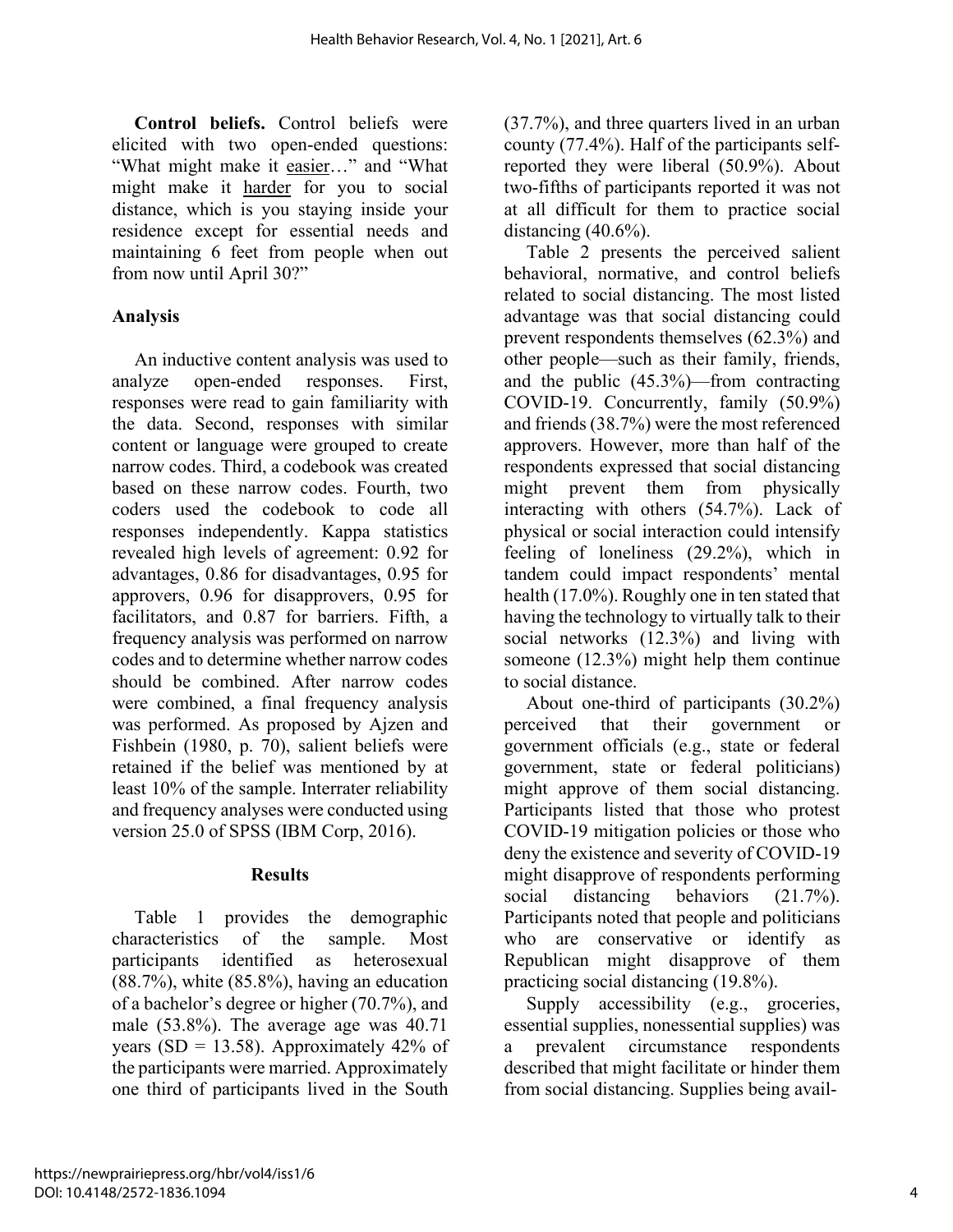### Table 1

*Demographic Characteristics (N = 106)* 

|                                            | $_{N}$ | $\frac{0}{0}$ |
|--------------------------------------------|--------|---------------|
| <b>Sex</b>                                 |        |               |
| Female                                     | 49     | 46.2          |
| Male                                       | 57     | 53.8          |
| Sexual orientation                         |        |               |
| Heterosexual                               | 94     | 88.7          |
| Mostly heterosexual                        | 1      | 0.9           |
| <b>Bisexual</b>                            | 11     | 10.4          |
| Race                                       |        |               |
| Asian/Pacific Islander                     | 12     | 11.3          |
| Black/African American                     | 1      | 0.9           |
| Latinx/o/a                                 | 1      | 0.9           |
| White                                      | 91     | 85.8          |
| Biracial/Multiracial                       | 1      | 0.9           |
| Highest level of education completed       |        |               |
| High school or GED equivalent              | 9      | 8.5           |
| Some college                               | 17     | 16.1          |
| Associate degree                           | 5      | 4.7           |
| Bachelor's degree                          | 49     | 46.2          |
| Graduate degree                            | 26     | 24.5          |
| Relationship status                        |        |               |
| Not currently in a relationship            | 20     | 28.2          |
| Dating and not living together             | 25     | 23.6          |
| Dating and living together                 | 6      | 5.7           |
| Married                                    | 45     | 42.5          |
| Region                                     |        |               |
| Midwest                                    | 19     | 17.9          |
| Northeast                                  | 32     | 30.2          |
| South                                      | 40     | 37.7          |
| West                                       | 15     | 14.2          |
| Urban/Rural                                |        |               |
| Urban                                      | 82     | 77.4          |
| Rural                                      | 24     | 22.6          |
| Political identity                         |        |               |
| Liberal (slightly, somewhat, or very)      | 54     | 50.9          |
| Neither liberal nor conservative           | 14     | 13.2          |
| Conservative (slightly, somewhat, or very) | 38     | 35.9          |
| Social distancing difficulty               |        |               |
| Not difficult at all                       | 43     | 40.6          |
| Slightly difficult                         | 36     | 34.0          |
| Difficult                                  | 6      | 5.7           |
| Somewhat difficult                         | 15     | 14.2          |
| Extremely difficult                        | 6      | 5.7           |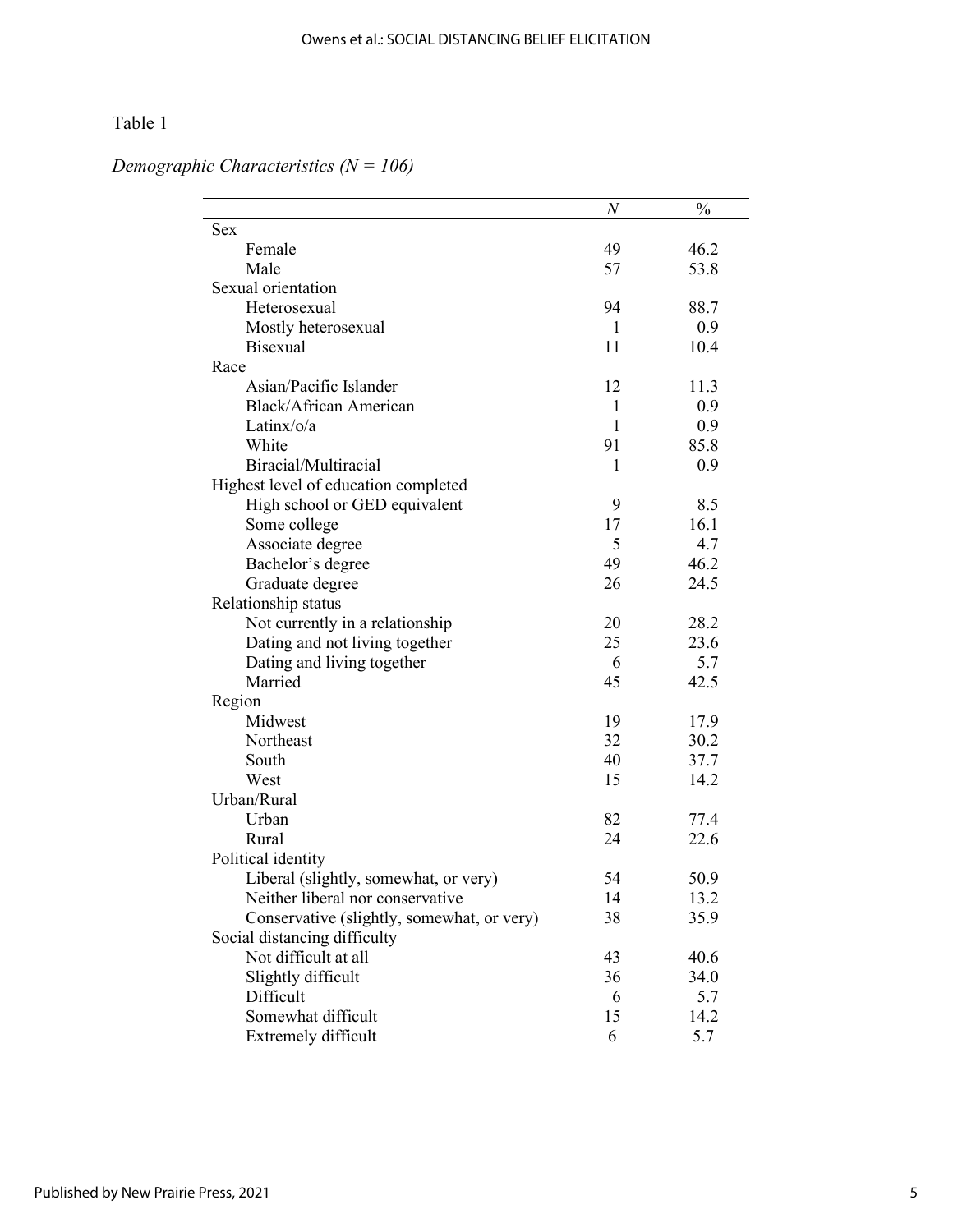### Table 2

## *Perceived Salient Beliefs of Social Distancing (N = 106)*

|                                                               | N  | $\frac{0}{0}$ |
|---------------------------------------------------------------|----|---------------|
| Advantages                                                    |    |               |
| Might prevent me from contracting COVID-19                    | 66 | 62.3          |
| Might prevent others from contracting COVID-19 (e.g.,         | 48 | 45.3          |
| family, friends, public)*                                     |    |               |
| Might give me more time to do home activities (e.g., finish   | 28 | 26.4          |
| house projects, read books, watch movies)                     |    |               |
| Might save me money                                           | 16 | 15.1          |
| Might give me more time to spend with family                  | 14 | 13.2          |
| Disadvantages                                                 |    |               |
| Might prevent me from physically socializing with others      | 58 | 54.7          |
| Might make me feel lonely or isolated                         | 31 | 29.2          |
| Might cause me financial stress                               | 20 | 18.9          |
| Might decline my mental health (e.g., depressed, anxious,     | 18 | 17.0          |
| sad)                                                          |    |               |
| Might make me bored                                           | 17 | 16.0          |
| Approvers                                                     |    |               |
| Family                                                        | 54 | 50.9          |
| Friends                                                       | 41 | 38.7          |
| Government or government officials (e.g., local, state or     | 32 | 30.2          |
| federal government, state or federal officials, governors)    |    |               |
| Healthcare workers                                            | 20 | 18.9          |
| People/Groups at risk or who are severely vulnerable to       |    |               |
| COVID-19 complications (e.g., the elderly, people with        | 17 | 16.0          |
| chronic conditions, people with immunocompromised             |    |               |
| systems)                                                      |    |               |
| Everyone or the public                                        | 16 | 15.1          |
| Coworkers and employer                                        | 15 | 14.2          |
| Neighbors and community members                               | 12 | 11.3          |
| Public health or medical science officials, organizations,    | 11 | 10.4          |
| and experts (e.g., scientists, the CDC, Dr. Fauci)            |    |               |
| Disapprovers                                                  |    |               |
| COVID-19 mitigation policy protestors and those who           | 23 | 21.7          |
| deny the severity or existence of COVID-19                    |    |               |
| Conservative or Republican people or politicians              | 21 | 19.8          |
| No one or nobody                                              | 18 | 17.0          |
| Businesses or business owners                                 | 13 | 12.3          |
| Facilitators                                                  |    |               |
| Having supplies be available (e.g., food, essential supplies, | 22 | 20.8          |
| nonessential supplies)                                        |    |               |
| Having COVID-19 mitigation policies in stores                 | 20 | 18.9          |
| Having online delivery options                                | 14 | 13.2          |
| Having to leave the residence less often                      | 14 | 13.2          |
| Living with someone                                           | 13 | 12.3          |
| Having the technology to talk with others virtually           | 13 | 12.3          |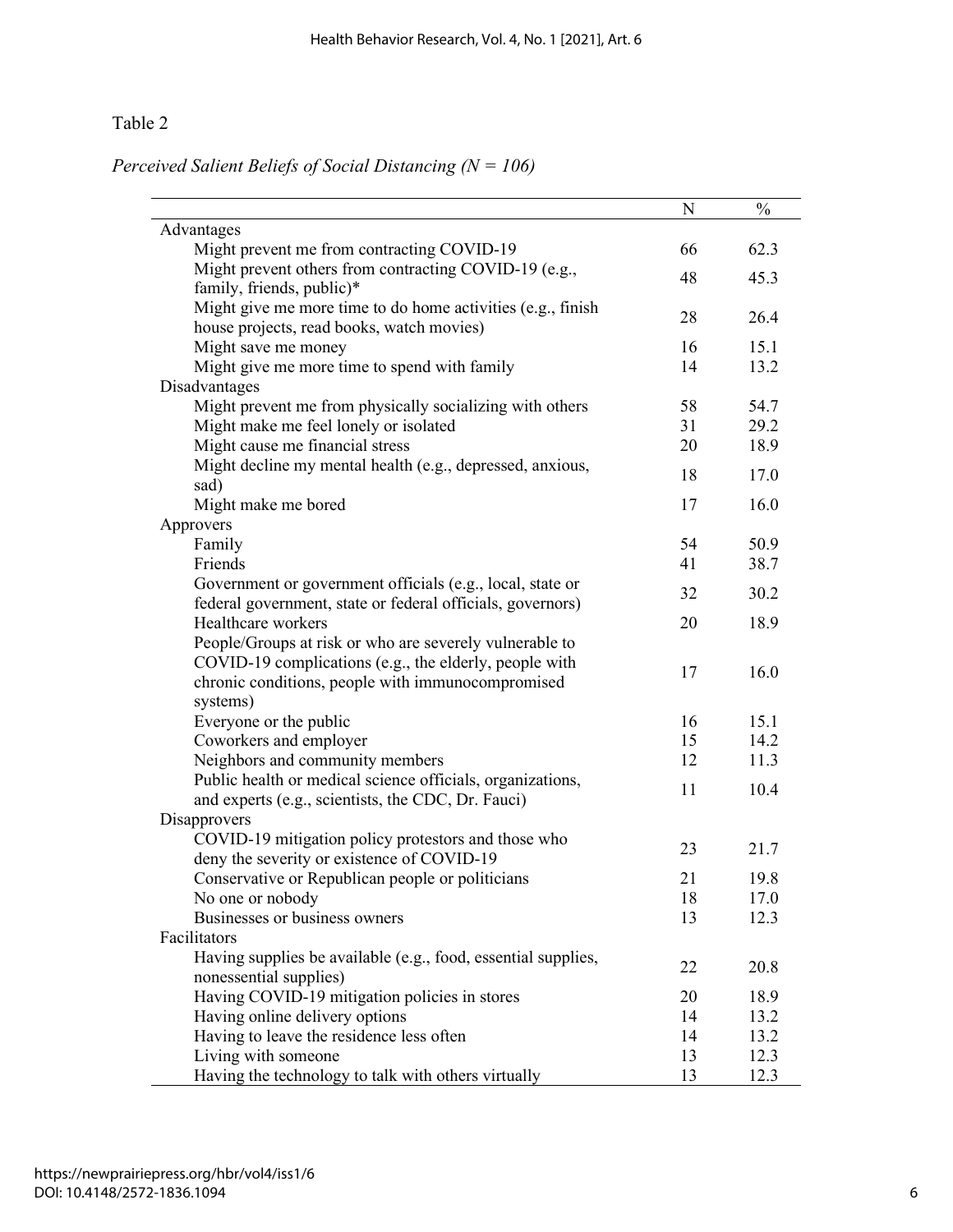### Table 2 (continued)

| Perceived Salient Beliefs of Social Distancing ( $N = 106$ ) |  |  |  |
|--------------------------------------------------------------|--|--|--|
|--------------------------------------------------------------|--|--|--|

| <b>Barriers</b>                                                                                                     |    |      |
|---------------------------------------------------------------------------------------------------------------------|----|------|
| Going to more stores because stores do not have supplies<br>(e.g., food, essential supplies, nonessential supplies) | ١Q | 17 9 |
| Seeing or being in a space where people are not practicing<br>COVID-19 mitigation behaviors                         |    | 17.0 |
| Not having online delivery options                                                                                  |    | 14 J |

*Note.* Participants could list more than one belief.  $* n = 11$  wrote family/specific family members;  $n = 11$  wrote generic others (e.g., "Keeps others safe from getting the virus");  $n = 4$  wrote we/us protection (e.g., "Helps us be protected from COVID-19");  $n = 24$  wrote generic COVID prevention to others (e.g., "I cannot spread COVID"). Because these responses referenced COVID-19 prevention from the people other than participants, these groups were collapsed.

able was the most mentioned facilitator (20.8%), while stores not having supplies was the most frequent barrier (17.9%). Respondents described that stores having online delivery options (13.2%) could be a facilitator, while concurrently not having the ability to order online could be a barrier (14.2%). Respondents were concerned with supply accessibility and the safety of accessing supplies, with 18.9% of respondents noting that stores having COVID-19 mitigation policies might make it easier for them to social distance. Simultaneously, seeing or being inside a space where people are not social distancing might make it harder for respondents themselves to also social distance (17.0%).

#### **Discussion**

### **Summary**

Our findings indicate that the most perceived salient advantage to social distancing was COVID-19 protection for self rather than protecting others from contracting COVID-19. Leigh et al. (2020) found that their respondents' main motivation to social distance was to protect themselves (81%), followed by people they live with (49%), the

general public (49%), and healthcare workers and the healthcare system. We found a similar arrangement in our study: protection of self (62%), family and the public (45%), and healthcare workers and systems (4%). Our results contrast with early COVID-19 public health messaging that centered around the two motivators of preventing COVID-19 among the com-munity-at-large and protecting healthcare workers and healthcare system resources.

Respondents listed people who are Republican, conservative, and those who protest the severity of COVID-19 as salient disapprovers. Conservatives and/or Republicans (whether that be people or counties that voted for President Trump in 2016) are more likely than Democrats to be noncompliant with social distancing behaviors and hold negative attitudes about social distancing policies (Allcott et al., 2020; Andersen, 2020; Clements, 2020; Kushner Gadarian et al., 2020; Pedersen & Favero, 2020; Rothgerber et al., 2020). Political party and ideological partisanship are not unique to COVID-19; there are political and ideological divides regarding trust in various scientific facts (Krause et al., 2019). While Republicans and/or conservatives may support a proposed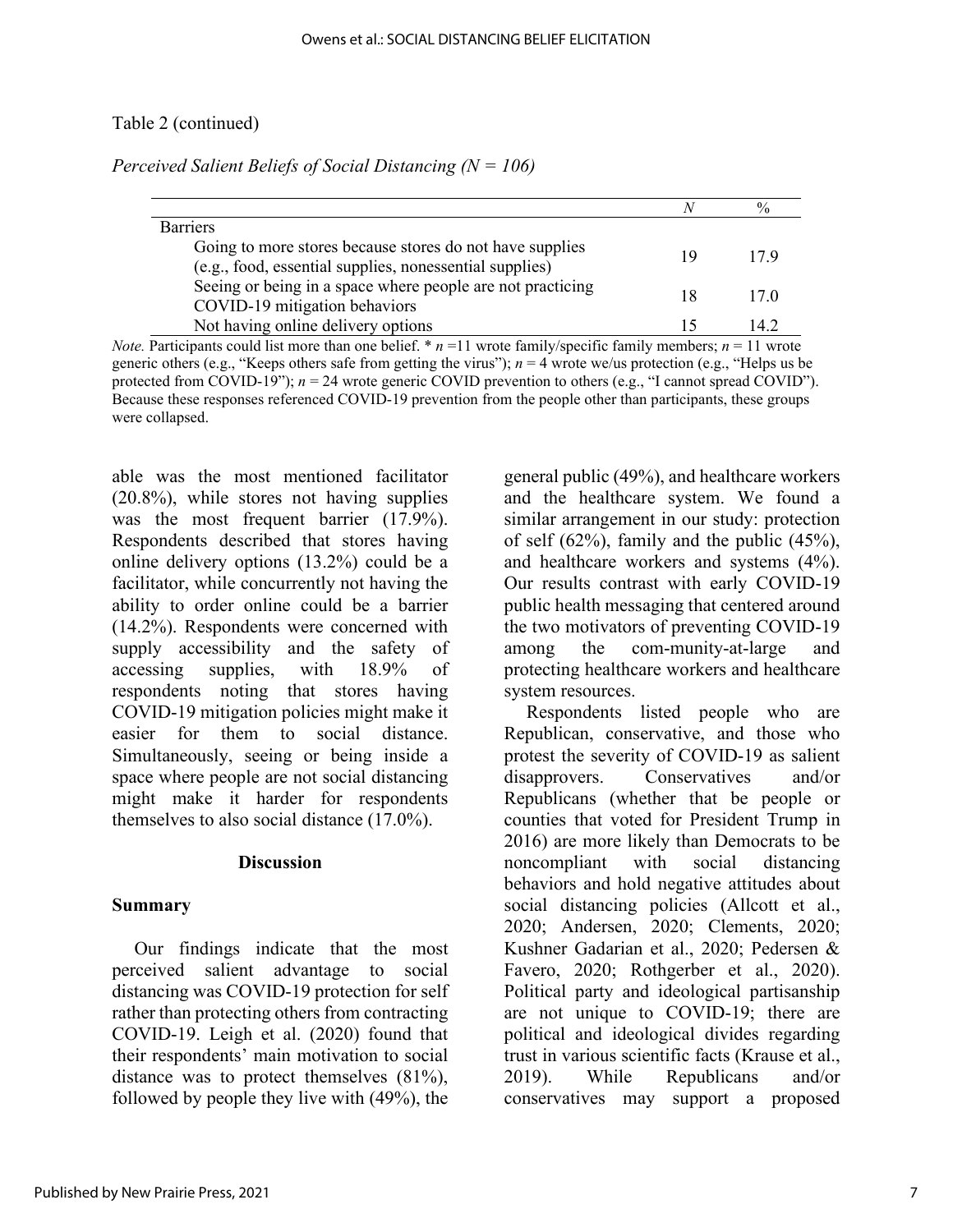evidence-based strategy, they may distrust the scientific community—reflecting the possible importance of norms or group affiliation (Mann & Schleifer, 2020). Van Rooij and colleagues (2020) showed that descriptive social norms were positively associated with social distancing compliance. Injunctive norms could also be important, as Anderson (2020) found that counties that supported President Trump in the 2016 election saw an increase in social distancing behaviors when the president publicly supported social distancing behaviors. It may prove beneficial for political leaders and media correspondents—regardless of political party and ideology—to immediately and publicly support and comply with pandemic-related mitigation strategies. This immediate and public support may compel the population-at-large to approve and adhere to pandemic-related prevention strategies.

Respondents expressed that social distancing might negatively impact various health dimensions, such as social health, mental health, and financial health. Respondents from other COVID-19 studies have expressed declines in health dimensions, with the most substantial being social and mental health ( Leigh et al., 2020). These negative impacts could be interconnected. For example, the lack of social interaction (social health) could increase the feeling of loneliness (social and mental health), which could then lead to one developing depression (mental health). Indeed, the COVID-19 pandemic has impacted multiple facets of life and industries such as education, employment, and the economy (Nicola et al., 2020). In addition, COVID-19 morbidity and mortality disparities exist between communities who currently face disparities and syndemics (synergistic epidemics) caused by structural factors (van Dorn et al., 2020; Wang et al.,

2020). Digital health interventions, whether from telehealth programs or phone applications, show promise in improving various health dimensions. However, digital health usage is low, and digital health implementation research and programs that address digital health equity are needed (Connolly et al., 2020; Crawford & Serhal, 2020).

Although perceived facilitators and barriers to practicing social distancing varied, many of the salient facilitators and barriers revolved around store policies. It is also typical for perceived facilitators and barriers to mirror each other (Fishbein & Ajzen, 2010). For example, a perceived facilitator to practicing social distancing was if stores have delivery options, so participants do not need to leave their residence or may obtain supplies with curbside pickup. Concurrently, a perceived barrier was if stores did not have delivery options, so participants would have to leave their residence and be in close proximity to others. Although no distal determinants received more than 20% of responses, respondents listed many distal determinants that were in the purview of stores, such as supply accessibility, online delivery services, and COVID-19 mitigation policies in commercial and retailer spaces. Because Americans might have spent most of their outside time in grocery and food establishments during the early phase of the COVID-19 pandemic, grocery and food establishments might be high-reach places to implement education, communication, and behavior change social marketing campaigns. In addition, health promotion and occupational health or industrial hygiene researchers and practitioners could collaborate to examine COVID-19 policies in stores, employee adherence to these policies, and employees' beliefs and factors to comply with COVID-19 mitigation store policies.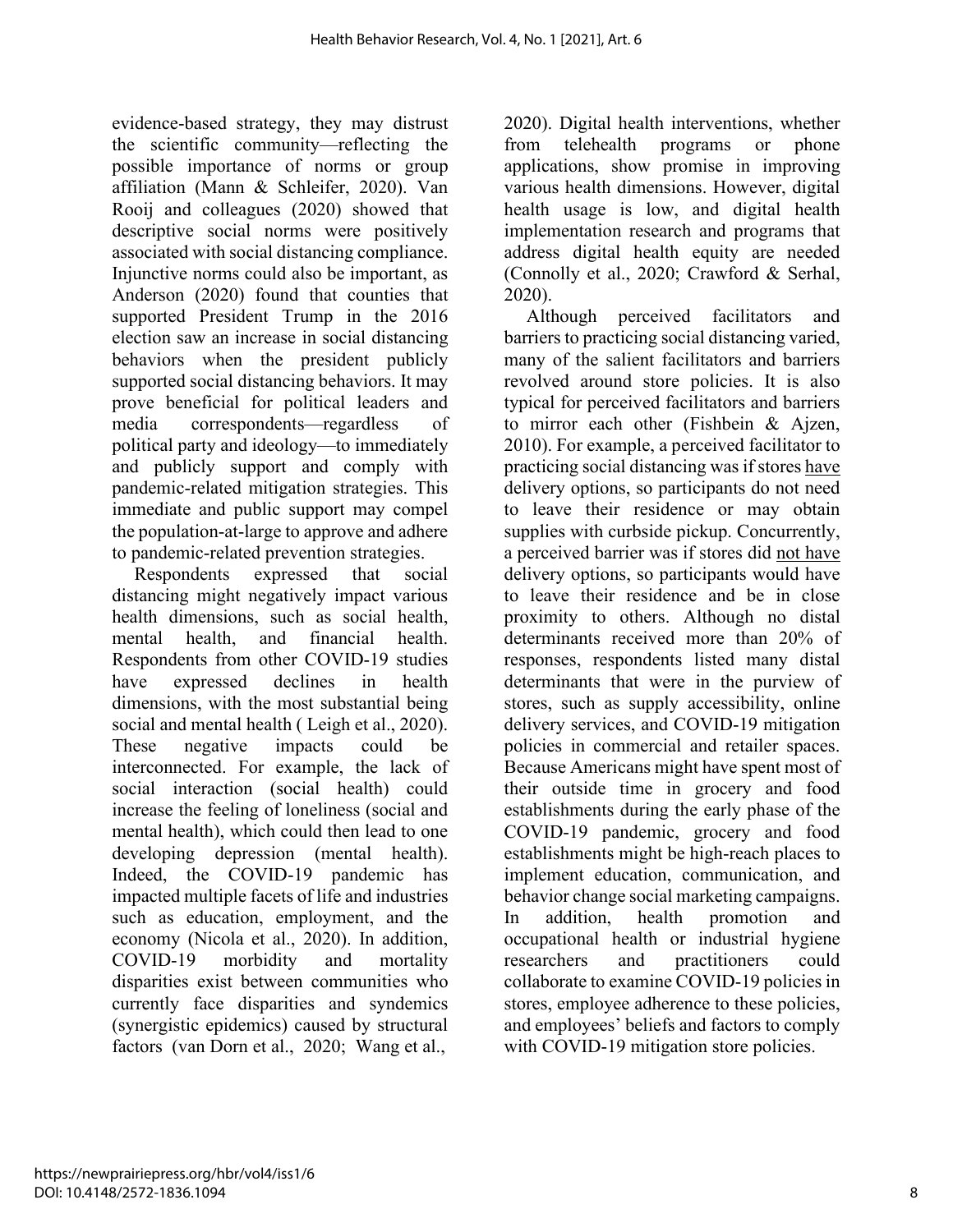### **Limitations**

As with any study, ours was not without limitations. First, our behavior under investigation was a behavioral category, a collection of individual behaviors. At the time of data collection, there was little guidance and consensus from the research community on defining social distancing. Our definition of staying home and being six feet apart was a similar definition to those used in other studies (Abouk & Heydari, 2020; Andersen, 2020; Cassidy-Bushrow et al., 2020; Centers for Disease Control and Prevention, 2020; Clements, 2020; Czeisler, Howard, et al., 2020; Czeisler, Tynan, et al., 2020; Imai et al., 2020; Mukherjee & Das, 2020; Pan et al., 2020; Prabhakaran, 2020; Regmi & Lwin, 2020; Rusu, 2020). The language and definition evolved during the COVID-19 pandemic, and we used the language that was prevalent during data collection.

Second, this descriptive exploratory study highlights the frequencies of beliefs rather than examining associations or causations of beliefs. Respondents wrote consequences, referents, and circumstances that might increase their intention to social distance not what will or what has been. However, qualitative results could inform closed-ended questionnaires that could assess the association with beliefs and intention to social distance or social distancing performance. Participants participating in online belief elicitations may provide vague or one-worded answers, as was the case with salient advantages. Although family members are distinct from the local community and the national community, participants used vague words (e.g., protect others, we will not get the coronavirus) that made it challenging to interpret whom they were referencing. Future research, such as qualitative interviews or online qualitative surveys that request respondents to be

specific, is necessary to parse which group is salient so these results could inform more effective social marketing interventions (e.g., family is protected from COVID-19, friends are protected, essential workers are protected).

Third, findings cannot be generalized to the U.S. adult population. MTurk is not representative of the U.S. adult population and collects smaller sample sizes (Paolacci & Chandler, 2014; Walters et al., 2018). MTurk does, however, provide a quick and inexpensive method to collect data when policies are likely to change (Salmons, 2015)—such as stay-at-home orders. Belief elicitations with groups that were underrepresented in this study may be useful, such as African Americans and Latinx Americans, rural Americans, and those who identify politically as Republicans and/or conservative.

Fourth, this study did not disaggregate between essential workers and nonessential workers because essential worker status was not assessed. Research has shown that people who are required to leave their homes or have jobs that require physical contact are less likely to—and cannot—comply with social distancing (Cassidy-Bushrow et al., 2020; Pedersen & Favero, 2020).

### **Implications for Health Behavior Theory**

This study is the first to use an RAA belief elicitation to identify the salient beliefs of social distancing and contributes to the extant literature on this topic. Given that a salient advantage of social distancing was protecting oneself from COVID-19, pandemic-related public health and social marketing messages should focus more on individual benefits than community benefits. Future message framing research is necessary to examine which messages are effective for different priority populations. Although family and friends were prevalent approvers, it is clear from the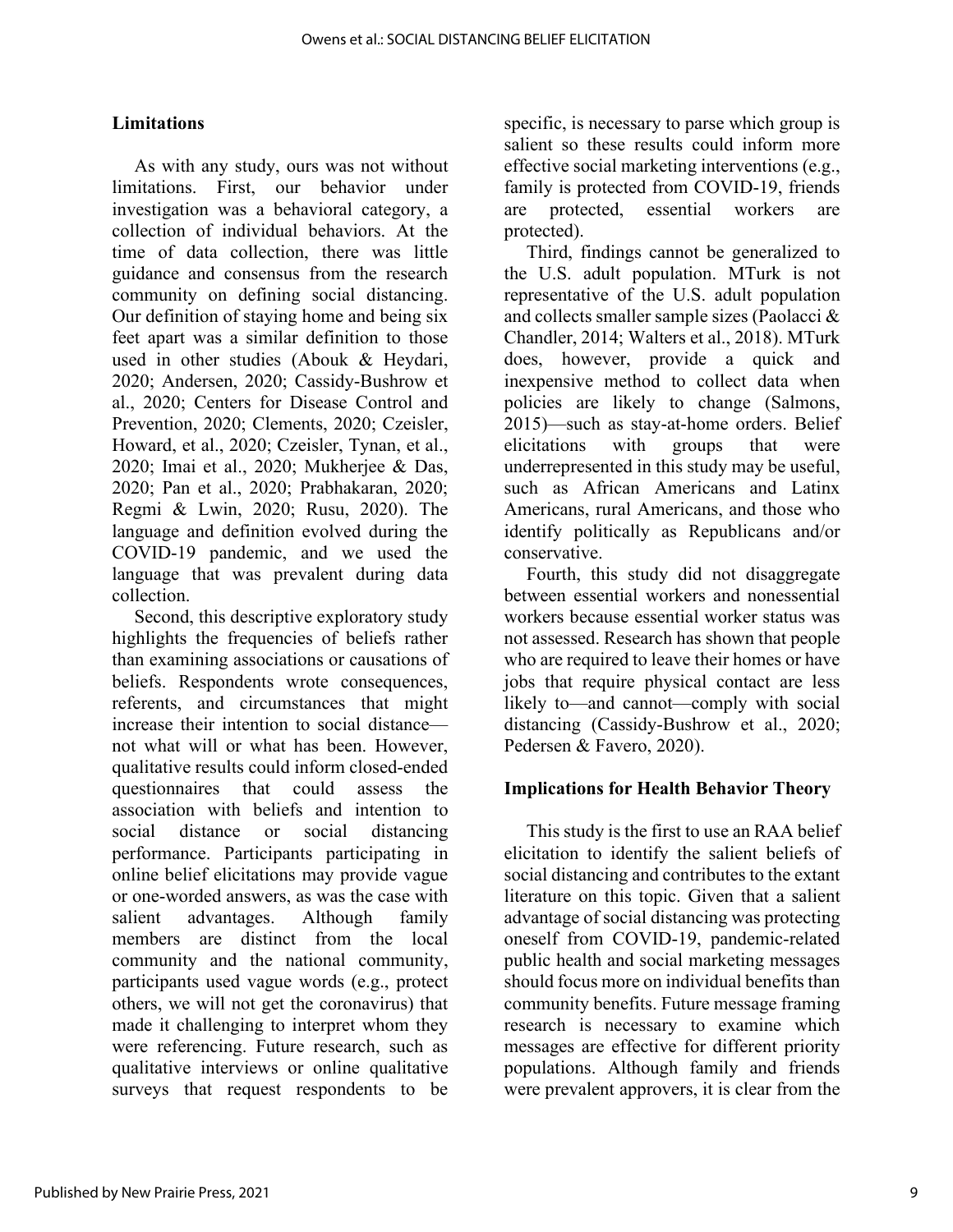disadvantage responses that participants miss physically socializing with others. Policies and recommendations at the time of data collection were more stringent than today (e.g., many businesses were closed, we did not have current face-to-face mitigation protocols such as mask-wearing). This disadvantage finding highlights the importance of public health moving into digital spaces and working with interdisciplinary teams to develop digital interventions for social connectedness and mental health (e.g., app developers, humancomputer interaction scientists, health behavior scientists, therapists). These digital interventions may be essential at the start of a pandemic when "day-to-day" activities are disrupted. Public health scientists and practitioners should work with local and national media outlets to create communitytailored and evidence-based information to increase their viewers' adherence to and support of mitigation strategies. In addition, public health scientists and practitioners should collaborate with local and national political leaders to create community-tailored yet scientifically accurate information for their constituents. It will be crucial for local and national political leaders to follow pandemic-related mitigation behaviors to increase their constituents' probability of engaging in these behaviors. Research is needed to understand mass media correspondents' and political leaders' beliefs and intentions to engage in multiple mitigation behaviors (e.g., collaborating with public health professionals, showing how to adhere to recommendations). Research is necessary to determine best practices for changing mass media and political leaders' behaviors.

### **Discussion Questions**

- 1. We suggest that public health researchers and practitioners engage with national and local media groups to show how to perform pandemic-related mitigation behaviors. What methods can be used or be adapted to engage with these nontraditional stakeholders (e.g., mass media change methods, opinion leaders)?
- 2. COVID-19 mitigation behaviors are often complicated and context-specific. Examples include policy variation between and within states, with certain groups being exempted from policies and behaviors (e.g., healthcare workers, food workers), and behaviors being conditional (e.g., stay inside but can visit essential services, mask-wearing was not recommended at the beginning of the pandemic but now is recommended). What are the best approaches for studying health behaviors where definitions, terms, and evidence are changing rapidly?

### **Acknowledgments**

The authors have no conflicts of interest to report, financial or otherwise. The views expressed here do not necessarily represent the United States Air Force Academy, the US Air Force, or the Department of Defense.

### **References**

Abouk, R., & Heydari, B. (2020). The immediate effect of COVID-19 policies on social distancing behavior in the United States. *SSRN*.

<https://doi.org/10.2139/ssrn.3571421>

Ajzen, I. (1991). The theory of planned behavior. *Organizational Behavior and Human Decision Processes, 50*(2), 179- 211.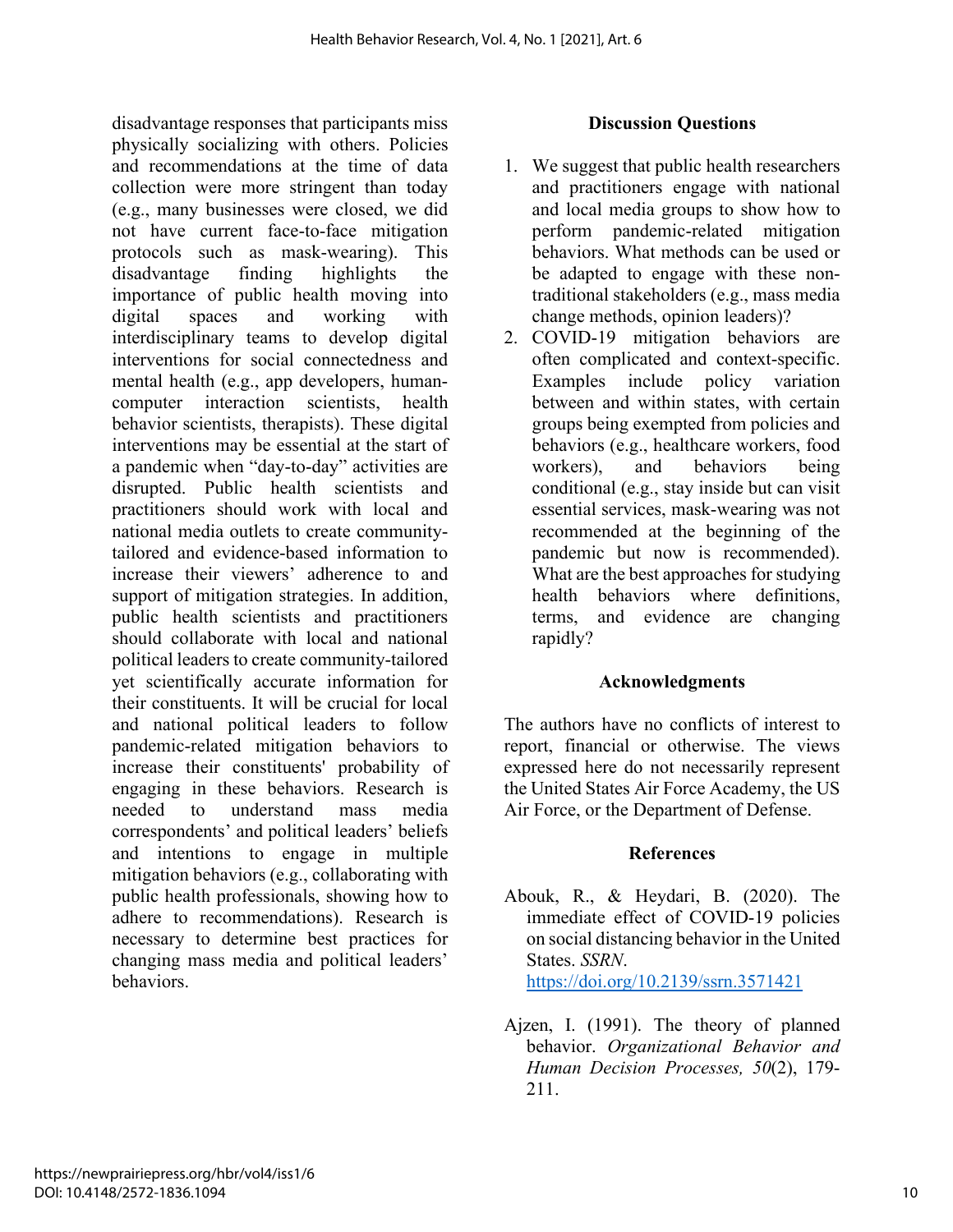[https://doi.org/10.1016/0749-](https://doi.org/10.1016/0749-5978(91)90020-T) [5978\(91\)90020-T](https://doi.org/10.1016/0749-5978(91)90020-T)

- Ajzen, I., & Fishbein, M. (1980). *Understanding attitudes and predicting social behavior*. Prentice-Hall.
- Allcott, H., Boxell, L., Conway, J., Gentzkow, M., Thaler, M., & Yang, D. Y. (2020). Polarization and public health: Partisan differences in social distancing during the Coronavirus pandemic. *SSRN*. <https://ssrn.com/abstract=3574415>
- Allegrante, J. P., Auld, M. E., & Natarajan, S. (2020). Preventing COVID-19 and its sequela: "There is no magic bullet...it's just behaviors." *American Journal of Preventive Medicine, 59*(2), 288-292. [https://doi.org/10.1016/j.amepre.2020.05.](https://doi.org/10.1016/j.amepre.2020.05.004) [004](https://doi.org/10.1016/j.amepre.2020.05.004)
- Andersen, M. (2020). Early evidence on social distancing in response to COVID-19 in the United States. *SSRN*. <https://doi.org/10.2139/ssrn.3569368>
- Cassidy-Bushrow, A. E., Baseer, M., Kippen, K., Levin, A. M., Li, J., Loveless, I., Poisson, L. M., Schultz, L., Wegienka, G., Zhou, Y., & Cole Johnson, C. (2020). Social distancing during the COVID-19 pandemic: Quantifying the practice in Michigan - a "hotspot state" early in the pandemic - using a volunteer-based online survey. *Research Square*. <https://doi.org/10.21203/rs.3.rs-47709/v1>
- Centers for Disease Control and Prevention. (2020, July 15). Social distancing: Keep a safe distance to slow the spread. Retrieved July 15, 2020, from [https://www.cdc.gov/coronavirus/2019](https://www.cdc.gov/coronavirus/2019-ncov/prevent-getting-sick/social-distancing.html) [ncov/prevent-getting-sick/social](https://www.cdc.gov/coronavirus/2019-ncov/prevent-getting-sick/social-distancing.html)[distancing.html](https://www.cdc.gov/coronavirus/2019-ncov/prevent-getting-sick/social-distancing.html)
- Centers for Disease Control and Prevention. (2021, January 20). United States COVID-19 cases and deaths by state. Retrieved January 20, 2020, from [https://www.cdc.gov/coronavirus/2019](https://www.cdc.gov/coronavirus/2019-ncov/cases-updates/us-cases-deaths.html) [ncov/cases-updates/us-cases-deaths.html](https://www.cdc.gov/coronavirus/2019-ncov/cases-updates/us-cases-deaths.html)
- Clements, J. M. (2020). Knowledge and behaviors toward COVID-19 among US residents during the early days of the pandemic: Cross-sectional online questionnaire. *JMIR Public Health and Surveillance, 6*(2), e19161. <https://doi.org/10.2196/19161>
- Connolly, S. L., Hogan, T. P., Shimada, S. L., & Miller, C. J. (2020). Leveraging implementation science to understand factors influencing sustained use of mental health apps: A narrative review. *Journal of Technology in Behavioral Science*, 1-13. [https://doi.org/10.1007/s41347-020-](https://doi.org/10.1007/s41347-020-00165-4) [00165-4](https://doi.org/10.1007/s41347-020-00165-4)
- Crawford, A., & Serhal, E. (2020). Digital health equity and COVID-19: The innovation curve cannot reinforce the social gradient of health. *Journal of Medical Internet Research, 22*(6), e19361. <https://doi.org/10.2196/19361>
- Czeisler, M. É., Howard, M. E., Robbins, R., Barger, L. K., Facer-Childs, E. R., Rajaratnam, S. M. W. , & Czeisler, C. A. (2020). COVID-19: Public compliance with and public support for stay-at-home mitigation strategies. *MedRxiv*. [https://doi.org/10.1101/2020.04.22.20076](https://doi.org/10.1101/2020.04.22.20076141) [141](https://doi.org/10.1101/2020.04.22.20076141)
- Czeisler, M. É., Tynan, M. A., Howard, M. E., Honeycutt, S., Fulmer, E. B., Kidder, D. P., Robbins, R., Bager, L. K., Facer-Childs, E. R., Baldwin, G., Rajaratnam, S. M. W. , & Czeisler, C. A. (2020). Public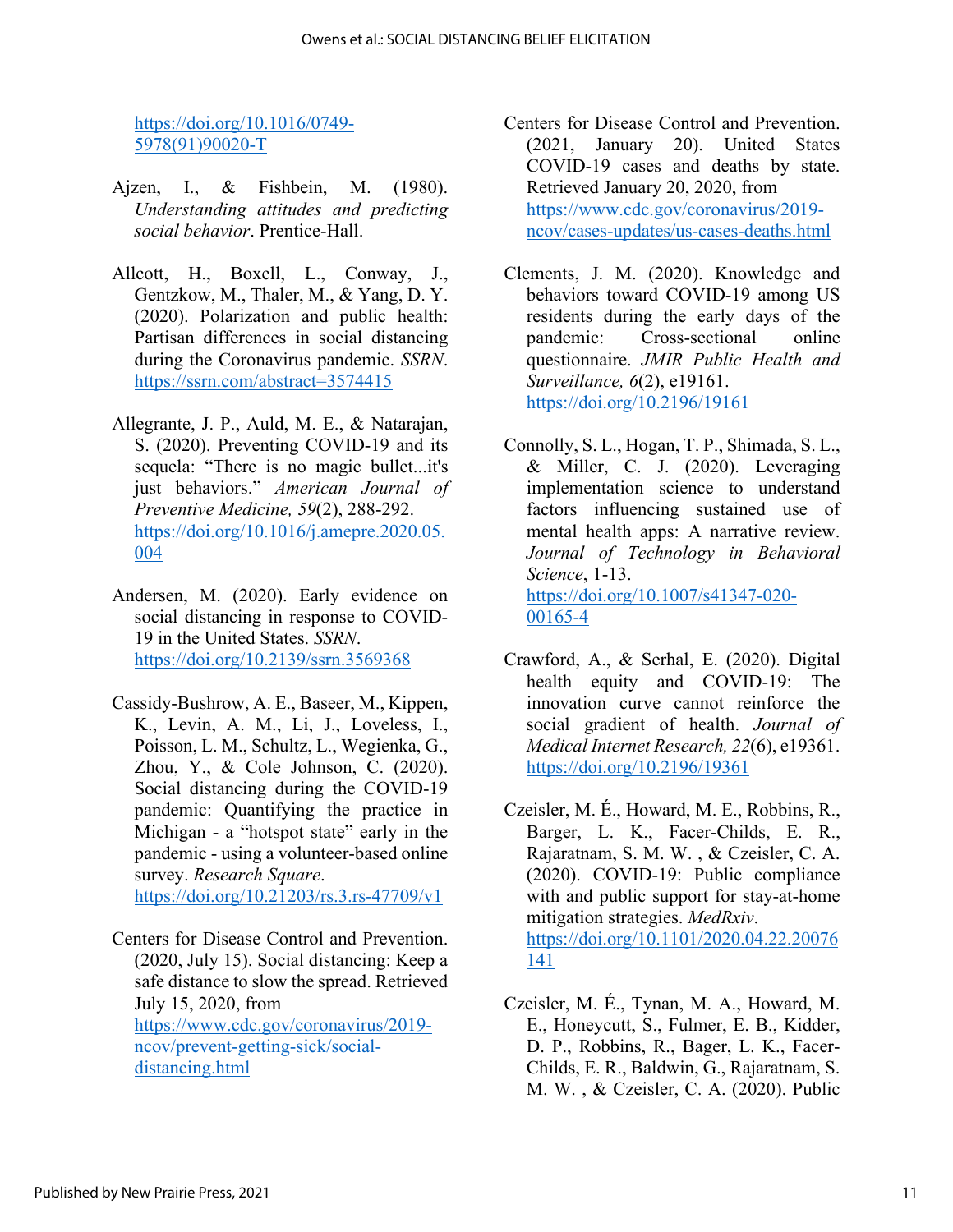attitudes, behaviors, and beliefs related to COVID-19, stay-at-home orders, nonessential business closures, and public health guidance—United States, New York City, and Los Angeles, May 5-12, 2020. *Morbidity Mortality Weekly Report, 69*(24), 751-758. [https://doi.org/10.15585/mmwr.mm6924](https://doi.org/10.15585/mmwr.mm6924e1) [e1](https://doi.org/10.15585/mmwr.mm6924e1) 

- Fishbein, M., & Ajzen, I. (2010). *Predicting and changing behavior: The reasoned action approach*. Psychology Press. <https://doi.org/10.4324/9780203838020>
- Glanz, K., Rimer, B. K., & Viswanath, K. (2015). *Health behavior: Theory, research, and practice* (5th ed.). Jossey-Bass.
- IBM Corp. (2016). SPSS Statistical for Windows (Version 25). [https://www.ibm.com/analytics/spss](https://www.ibm.com/analytics/spss-statistics-software)[statistics-software](https://www.ibm.com/analytics/spss-statistics-software)
- Imai, N., Gaythorpe, K. A. M., Abbott, S., Bhatia, S., van Elsland, S., Prem, K., Liu, Y., Ferguson, N. M. (2020). Adoption and impact of non-pharmaceutical interventions for COVID-19. *Wellcome Open Research, 5*(59). [https://doi.org/10.12688/wellcomeopenre](https://doi.org/10.12688/wellcomeopenres.15808.1) [s.15808.1](https://doi.org/10.12688/wellcomeopenres.15808.1)
- Krause, N. M., Brossard, D., Scheufele, D. A., Xenos, M. A., & Franke, K. (2019). Trends—Americans' trust in science and scientists. *Public Opinion Quarterly, 83*(4), 817-836. <https://doi.org/10.1093/poq/nfz041>
- Kushner Gadarian, S., Wallace Goodman, S., & Pepinsky, T. B. (2020). Partisanship, health behavior, and policy attitudes in the early stages of the COVID-19 pandemic.

*SSRN*. <https://doi.org/10.2139/ssrn.3562796>

- Leigh, J. P., Fiest, K., Brundin-Mather, R., Plonikoff, K., Soo, A., Sypes, E. E., Whalen-Browne, L., Ahmed, S. B., Burns, K. E. A., Fox-Robichaud, A., Kupsch, S., Longmore, S., Murthy, S., Niven, D. J., Rochwerg, B. & Stelfox, H. T. (2020). A national cross-sectional survey of public perceptions, knowledge, and behaviors during the COVID-19 pandemic. *MedRxiv*. [https://doi.org/10.1101/2020.07.07.20147](https://doi.org/10.1101/2020.07.07.20147413) [413](https://doi.org/10.1101/2020.07.07.20147413)
- Mann, M., & Schleifer, C. (2020). Love the science, hate the scientists: Conservative identity protects beliefs in science and undermines trust in scientists. *Social Forces, 99*(1), 305-332. <https://doi.org/10.1093/sf/soz156>
- McEachan, R., Taylor, N., Harrison, R., Lawton, R., Gardner, P., & Conner, M. (2016). Meta-analysis of the reasoned action approach (RAA) to understanding health behaviors. *Annals of Behavioral Medicine, 50*(4), 592-612. [https://doi.org/10.1007/s12160-016-](https://doi.org/10.1007/s12160-016-9798-4) [9798-4](https://doi.org/10.1007/s12160-016-9798-4)
- Mukherjee, N., & Das, A. (2020). Knowledge, attitude and perceived effectiveness about social distancing during COVID-19. *International Journal of Advanced Education and Research, 5*(3), 69-76.
- Nicola, M., Alsafi, Z., Sohrabi, C., Kerwan, A., Al-Jabir, A., Iosifidis, C., Agha, M., & Agha, R. (2020). The socio-economic implications of the coronavirus pandemic (COVID-19): A review. *International Journal of Surgery, 78*, 185-193. <https://doi.org/10.1016/j.ijsu.2020.04.018>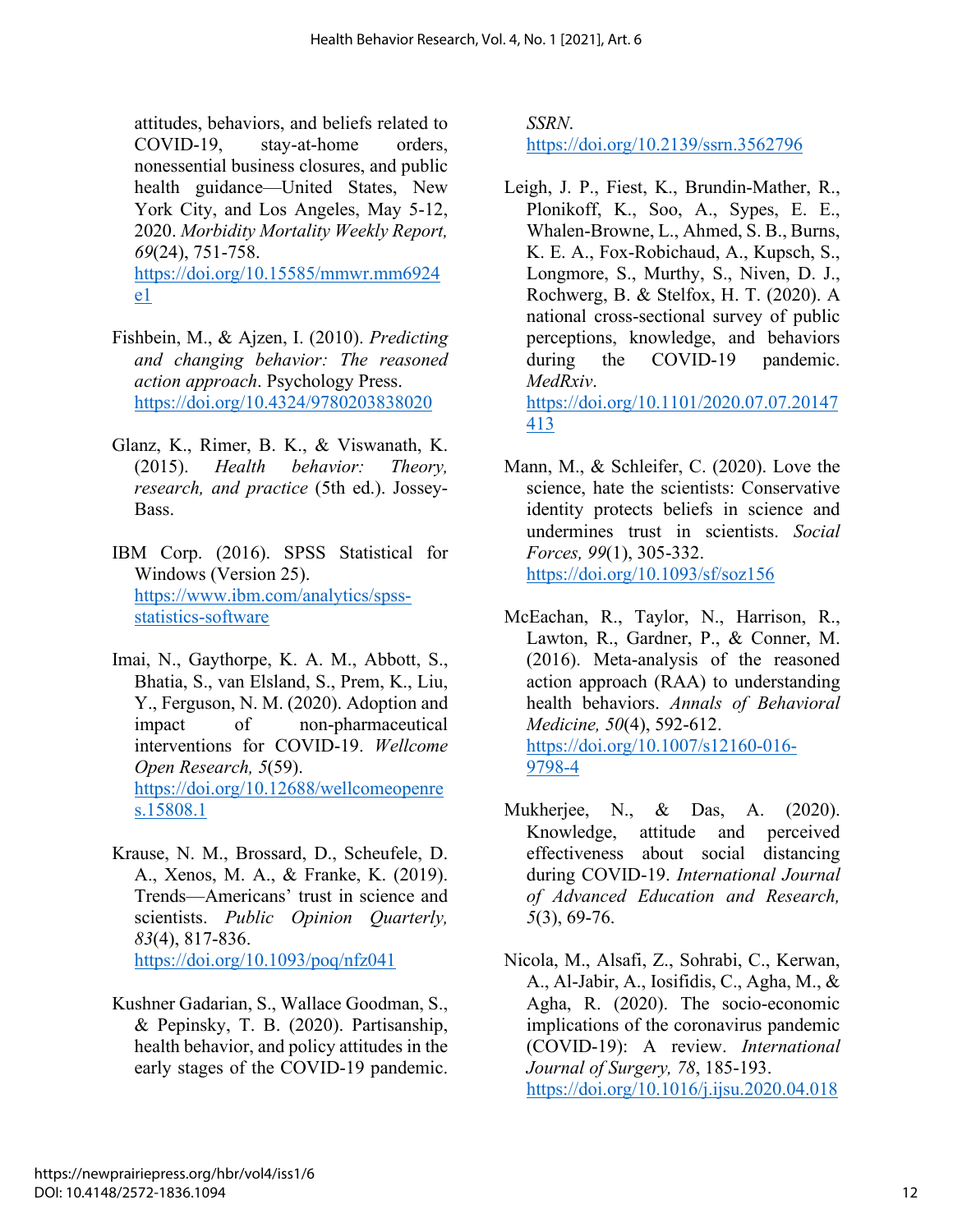- Oppenheimer, D. M., Meyvis, T., & Davidenko, N. (2009). Instructional manipulation checks: Detecting satisficing to increase statistical power. *Journal of Experimental Social Psychology, 45*(4), 867-872. [https://doi.org/10.1016/j.jesp.2009.03.00](https://doi.org/10.1016/j.jesp.2009.03.009) [9](https://doi.org/10.1016/j.jesp.2009.03.009)
- Pan, Y., Darzi, A., Kabiri, A., Zhao, G., Luo, W., Xiong, C., & Zhang, L. (2020). Quantifying human mobility behavior changes in response to nonpharmaceutical interventions during the COVID-19 outbreak in the United States. *arXiv*. [https://arxiv.org/ftp/arxiv/papers/2005/20](https://arxiv.org/ftp/arxiv/papers/2005/2005.01224.pdf) [05.01224.pdf](https://arxiv.org/ftp/arxiv/papers/2005/2005.01224.pdf)
- Paolacci, G., & Chandler, J. (2014). Inside the Turk: Understanding Mechanical Turk as a participant pool. *Current Directions in Psychological Science, 23*(3), 184-188. [https://doi.org/10.1177/09637214145315](https://doi.org/10.1177/0963721414531598) [98](https://doi.org/10.1177/0963721414531598)
- Pedersen, M. J., & Favero, N. (2020). Social distancing during the COVID-19 pandemic: Who are the present and future noncompliers. *Public Administration Review 80*(5), 805-814. <https://doi.org/10.1111/puar.13240>
- Prabhakaran, H. (2020). Spread of the novel coronavirus (SARS-CoV-2): Modeling and simulation of control strategies. *MedRxiv*. [https://doi.org/10.1101/2020.05.11.20098](https://doi.org/10.1101/2020.05.11.20098418) [418](https://doi.org/10.1101/2020.05.11.20098418)
- Regmi, K., & Lwin, C. M. (2020). Factors impacting social distancing measures for preventing coronavirus disease 2019 [COVID-19]: A systematic review. *Research Square*. <https://doi.org/10.21203/rs.3.rs-37498/v1>

Rothgerber, H., Wilson, T., Whaley, D., Rosenfeld, D. L., Humphrey, M., Moore, A., & Bihl, A. (2020). Politicizing the COVID-19 pandemic: Ideological differences in adherence to social distancing. *PsyArXiv*. <https://doi.org/10.31234/osf.io/k23cv>

- Rusu, M.-L. (2020). Social distancing in the context of the COVID-19 pandemc. *International Conference Knowledgebased Organization, 26*(2), 333-341. <https://doi.org/10.2478/kbo-2020-0100>
- Salmons, J. E. (2015). *Doing qualitative research online*. Sage.
- van Dorn, A., Cooney, R. E., & Sabin, M. L. (2020). COVID-19 exacerbating inequalities in the US. *The Lancet, 395*(10232), 1243-1244. [https://doi.org/10.1016/S0140-](https://doi.org/10.1016/S0140-6736(20)30893-X) [6736\(20\)30893-X](https://doi.org/10.1016/S0140-6736(20)30893-X)
- Van Rooij, B., de Bruijn, A. L., Folmer, C. R., Kooistra, E. M., Kuiper, M. E., Brownlee, M., Olthuis, E., Fine, A. (2020). Compliance with COVID-19 mitigation measures in the United States. SSRN.

<https://dx.doi.org/10.2139/ssrn.3582626>

Walters, K., Christakis, D. A., & Wright, D. R. (2018). Are Mechanical Turk worker samples representative of health status and health behaviors in the U.S.? *PLOS ONE, 13*(6), e0198835.

[https://doi.org/10.1371/journal.pone.0198](https://doi.org/10.1371/journal.pone.0198835) [835](https://doi.org/10.1371/journal.pone.0198835) 

Wang, M. L., Behrman, P., Dulin, A., Baskin, M. L., Buscemi, J., Alcaraz, K. I., Goldstein, C. M., Carson, T. L., Shen, M., Fitzgibbon, M. (2020). Addressing inequities in COVID-19 morbidity and mortality: Research and policy